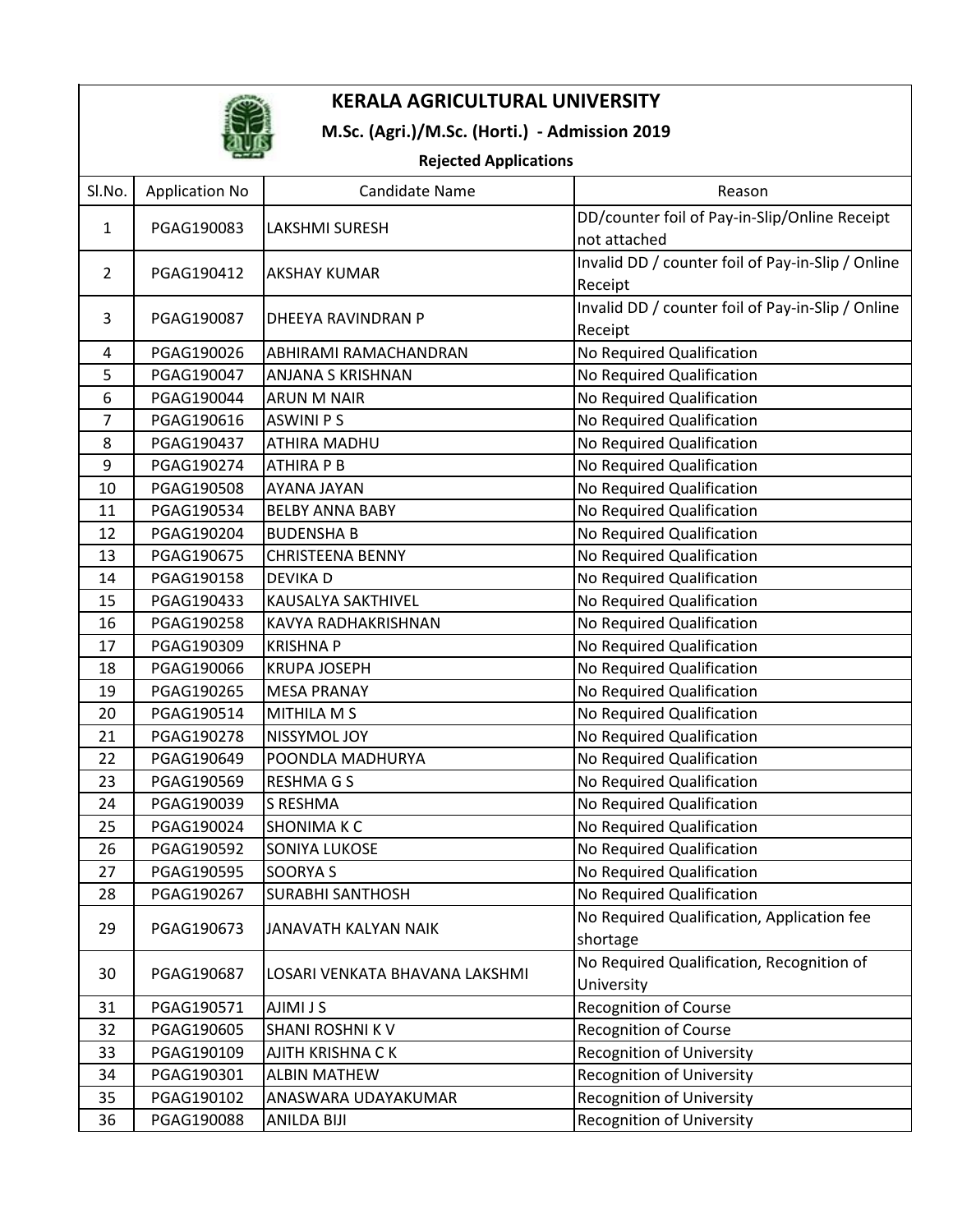

## M.Sc. (Agri.)/M.Sc. (Horti.) - Admission 2019

### Rejected Applications

| nejecteu Applications |                       |                                    |                                  |  |  |
|-----------------------|-----------------------|------------------------------------|----------------------------------|--|--|
| SI.No.                | <b>Application No</b> | <b>Candidate Name</b>              | Reason                           |  |  |
| 37                    | PGAG190661            | <b>ARATHI RAJ</b>                  | Recognition of University        |  |  |
| 38                    | PGAG190105            | <b>ARUN JOSE</b>                   | <b>Recognition of University</b> |  |  |
| 39                    | PGAG190626            | <b>BARKAVI G</b>                   | <b>Recognition of University</b> |  |  |
| 40                    | PGAG190444            | <b>BENSON BABY</b>                 | <b>Recognition of University</b> |  |  |
| 41                    | PGAG190706            | <b>BONIGALA SANDHYA</b>            | <b>Recognition of University</b> |  |  |
| 42                    | PGAG190452            | <b>BRINDHA VIJAYAN</b>             | <b>Recognition of University</b> |  |  |
| 43                    | PGAG190525            | <b>G NANDAKISHOR</b>               | <b>Recognition of University</b> |  |  |
| 44                    | PGAG190578            | <b>GOKUL KRISHNAN</b>              | <b>Recognition of University</b> |  |  |
| 45                    | PGAG190035            | GOPIKA GOPAKUMAR                   | Recognition of University        |  |  |
| 46                    | PGAG190128            | <b>JUSTINA VARUGHESE</b>           | <b>Recognition of University</b> |  |  |
| 47                    | PGAG190648            | <b>JUVVALA VINEETHA</b>            | <b>Recognition of University</b> |  |  |
| 48                    | PGAG190707            | KONDURU TEJASREE                   | <b>Recognition of University</b> |  |  |
| 49                    | PGAG190414            | <b>MONISHA A</b>                   | <b>Recognition of University</b> |  |  |
| 50                    | PGAG190517            | NANDHINI RAVISHANKAR               | <b>Recognition of University</b> |  |  |
| 51                    | PGAG190463            | NEJUMUNNISA PN                     | <b>Recognition of University</b> |  |  |
| 52                    | PGAG190636            | PENCHALAPATI SRUTHI                | <b>Recognition of University</b> |  |  |
| 53                    | PGAG190214            | PRAVEENKUMAR M                     | Recognition of University        |  |  |
| 54                    | PGAG190081            | <b>PUNITHA C</b>                   | <b>Recognition of University</b> |  |  |
| 55                    | PGAG190157            | SAJINA BEEVI S                     | <b>Recognition of University</b> |  |  |
| 56                    | PGAG190020            | SANIKA K S                         | <b>Recognition of University</b> |  |  |
| 57                    | PGAG190689            | <b>SHANALIN J</b>                  | <b>Recognition of University</b> |  |  |
| 58                    | PGAG190513            | SISIRA.P.S                         | <b>Recognition of University</b> |  |  |
| 59                    | PGAG190426            | VANGURI VENKATA SURYA JAYA KRISHNA | Recognition of University        |  |  |
| 60                    | PGAG190248            | <b>ABARNA V P</b>                  | Hard copy not received           |  |  |
| 61                    | PGAG190291            | AJESH B R                          | Hard copy not received           |  |  |
| 62                    | PGAG190540            | <b>AKASH TOMY</b>                  | Hard copy not received           |  |  |
| 63                    | PGAG190695            | ALLAGADDA HARITHA                  | Hard copy not received           |  |  |
| 64                    | PGAG190022            | <b>AMAL DEVARAJ</b>                | Hard copy not received           |  |  |
| 65                    | PGAG190336            | <b>AMRUTHA PS</b>                  | Hard copy not received           |  |  |
| 66                    | PGAG190441            | ANANTHU. C. M                      | Hard copy not received           |  |  |
| 67                    | PGAG190621            | ANJU C S                           | Hard copy not received           |  |  |
| 68                    | PGAG190352            | <b>ANJU S NAIR</b>                 | Hard copy not received           |  |  |
| 69                    | PGAG190671            | <b>ANUMOL JOLLY</b>                | Hard copy not received           |  |  |
| 70                    | PGAG190029            | ARAVIND KRISHNAN P S               | Hard copy not received           |  |  |
| 71                    | PGAG190582            | <b>ARDHRAV</b>                     | Hard copy not received           |  |  |
| 72                    | PGAG190185            | <b>ATHIRA PV</b>                   | Hard copy not received           |  |  |
| 73                    | PGAG190552            | <b>AVINASH S</b>                   | Hard copy not received           |  |  |
| 74                    | PGAG190386            | <b>BASIREDDY LAVANYA</b>           | Hard copy not received           |  |  |
| 75                    | PGAG190455            | <b>BLESSY THAMBI</b>               | Hard copy not received           |  |  |
| 76                    | PGAG190324            | <b>BRUNDANB</b>                    | Hard copy not received           |  |  |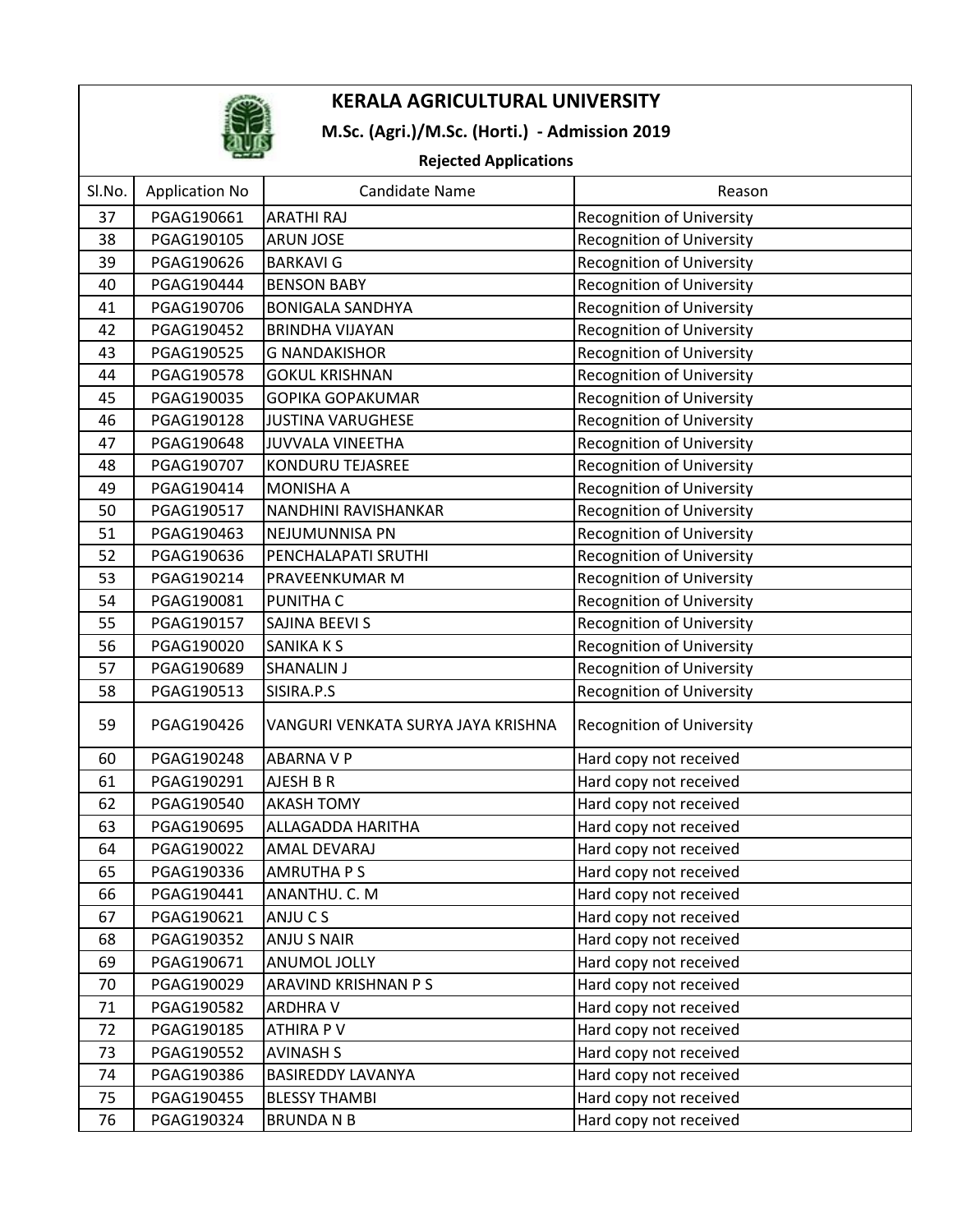

## M.Sc. (Agri.)/M.Sc. (Horti.) - Admission 2019

### Rejected Applications

| Sl.No. | <b>Application No</b> | <b>Candidate Name</b>        | Reason                 |  |  |
|--------|-----------------------|------------------------------|------------------------|--|--|
| 77     | PGAG190709            | C GAYATHRI                   | Hard copy not received |  |  |
| 78     | PGAG190340            | <b>CHANDANA B R</b>          | Hard copy not received |  |  |
| 79     | PGAG190191            | CHOPPA JAWAHAR REDDY         | Hard copy not received |  |  |
| 80     | PGAG190316            | <b>CYNTHIA RACHEL S</b>      | Hard copy not received |  |  |
| 81     | PGAG190714            | <b>DANDU TEJESWINI</b>       | Hard copy not received |  |  |
| 82     | PGAG190609            | DEVARAKONDA NIKHITHA         | Hard copy not received |  |  |
| 83     | PGAG190580            | <b>DIBINA BABY</b>           | Hard copy not received |  |  |
| 84     | PGAG190567            | <b>DIVYA</b>                 | Hard copy not received |  |  |
| 85     | PGAG190668            | <b>DIVYASREE K</b>           | Hard copy not received |  |  |
| 86     | PGAG190568            | <b>GALIVEETI RISHITHA</b>    | Hard copy not received |  |  |
| 87     | PGAG190660            | <b>GOPIREDDY DIVYA</b>       | Hard copy not received |  |  |
| 88     | PGAG190136            | <b>HUSSAIN THWALIBS</b>      | Hard copy not received |  |  |
| 89     | PGAG190600            | <b>INDUPURU AKHILA</b>       | Hard copy not received |  |  |
| 90     | PGAG190509            | <b>J.E.ANGELIN MERCY</b>     | Hard copy not received |  |  |
| 91     | PGAG190703            | <b>JAGANNATH B</b>           | Hard copy not received |  |  |
| 92     | PGAG190073            | JAYALEKSHMI G J              | Hard copy not received |  |  |
| 93     | PGAG190641            | <b>JOTHIM</b>                | Hard copy not received |  |  |
| 94     | PGAG190453            | KADARI KAVYA SREE            | Hard copy not received |  |  |
| 95     | PGAG190613            | KADIYALA NAVEENA             | Hard copy not received |  |  |
| 96     | PGAG190670            | <b>KANIMOZHI S</b>           | Hard copy not received |  |  |
| 97     | PGAG190715            | KANNEGANDLA INDU BHARATHI    | Hard copy not received |  |  |
| 98     | PGAG190676            | KAVIYA SELVAN V              | Hard copy not received |  |  |
| 99     | PGAG190237            | <b>KIRAN M G</b>             | Hard copy not received |  |  |
| 100    | PGAG190499            | KODIDHALA VAISHNAVI          | Hard copy not received |  |  |
| 101    | PGAG190644            | KONATHACHIRA SREEJA          | Hard copy not received |  |  |
| 102    | PGAG190682            | KUMMARA SAI TEJA             | Hard copy not received |  |  |
| 103    | PGAG190678            | LEKKALA VENKATA MAHATHI      | Hard copy not received |  |  |
| 104    | PGAG190573            | <b>MALLI PRATAP</b>          | Hard copy not received |  |  |
| 105    | PGAG190659            | MAMIDIPALLI ANUSHA           | Hard copy not received |  |  |
| 106    | PGAG190310            | MAMILLAPALLI AKHIL           | Hard copy not received |  |  |
| 107    | PGAG190602            | MANNAVA NAVEEN               | Hard copy not received |  |  |
| 108    | PGAG190635            | MD ANWAR ALI                 | Hard copy not received |  |  |
| 109    | PGAG190647            | MEDARI SAGARIKA              | Hard copy not received |  |  |
| 110    | PGAG190674            | MOHAMED ROSHAN ABU FIRNASS M | Hard copy not received |  |  |
| 111    | PGAG190630            | MUDU NAGARAJU NAYAK          | Hard copy not received |  |  |
| 112    | PGAG190391            | NAVEEN KUMAR A               | Hard copy not received |  |  |
| 113    | PGAG190522            | <b>NEEMAVH</b>               | Hard copy not received |  |  |
| 114    | PGAG190565            | PANDIRI PAVANI               | Hard copy not received |  |  |
| 115    | PGAG190430            | PANDURANGAN M                | Hard copy not received |  |  |
| 116    | PGAG190231            | PARVATHY NAIR G              | Hard copy not received |  |  |
| 117    | PGAG190717            | PASHAM SAHITHI REDDY         | Hard copy not received |  |  |